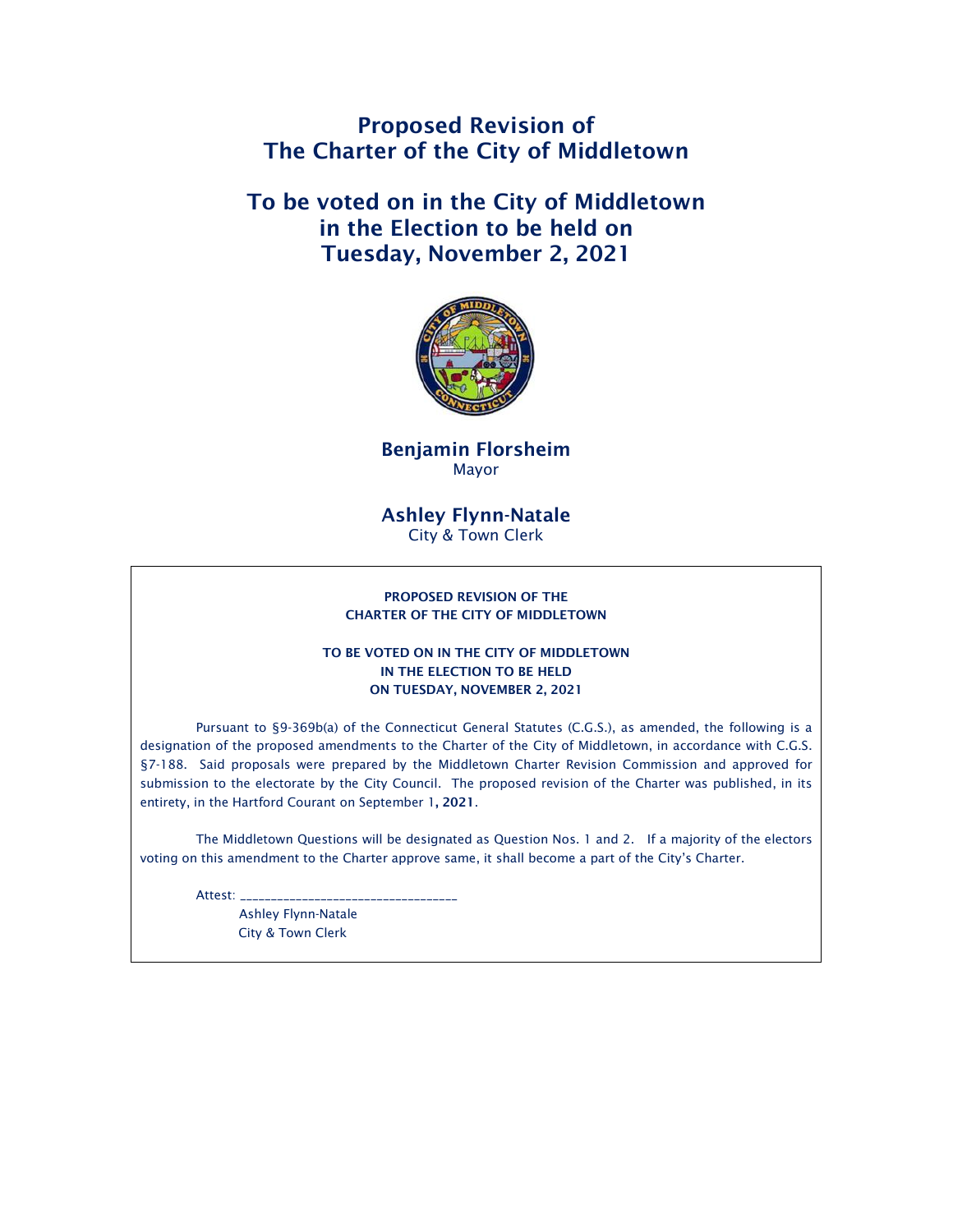# QUESTION #1

# *Shall the Charter be revised and reorganized to facilitate public understanding and access to local government by instituting: (a) clear standards of ethical conduct for local officials; (b) uniform procedures enhancing board and commission operations; (c) greater accountability and standards of compensation in the budget process; (d) nonpartisan council leader positions; and, (e) equal employment opportunities?*

Explanation. The question deals broadly with restructuring the governance, policy development and regulatory powers of the City of Middletown, in the first instance, by organizing the Charter by governmental function. The following addresses some of the key provisions in each Chapter:

*Chapter I – Incorporation and General Powers:* Assembles definitions used throughout the Charter in one location.

*Chapter II – Officers and Elections:* The position of Treasurer is eliminated, conflict of interest and ethics standards are established; removal provisions for department heads and appointed officials are consolidated; and, grounds are created for removal of elected officials.

*Chapter III - The Common Council.* Creates position of President and President Pro Tempore replacing Deputy Mayor; President presides in absence of Mayor and act as Mayor in temporary vacancy of Mayor; Council Clerk to be appointed by and under authority of Council President; Council has ability to retain outside legal counsel on individual matters;

*Chapter IV - The Office of the Mayor.* Creates the position of Chief of Staff replacing the Administrative Assistant; eliminates the positions of Corporation Counsel, Deputy Mayor and the elected Treasurer; establishes a baseline compensation for the Mayor tied to that contained in the FY 2021-2022 budget and a protocol for increasing said compensation on the basis of the Consumer Price Index; and, replaces the title "City Attorney" with "General Counsel" and defines the functions of the office.

*Chapter V – Departments of the City.* Sets forth the powers and purpose of City Departments; establishes legal procedures for the creation and reorganization of departments; reaffirms the Mayors ability to remove Department Heads for cause; and, creates general requirements for the qualification and authority, titles and bond requirements for Department Heads.

*Chapter VI – Finance and Taxation.* Restructures in linear fashion the budget process; eliminates newspaper publication in lieu of compliance with the public notice provisions of the Charter allowing electronic publication unless otherwise required by law; added procedures for final action on the budget including a required public hearing and protocols for addressing disclosure of information prior to final action.

*Chapter VII – Sanitary Disposal District*. No changes.

*Chapter VIII - Boards and Commissions.* Sets forth the general requirements for all appointed boards and commissions including method of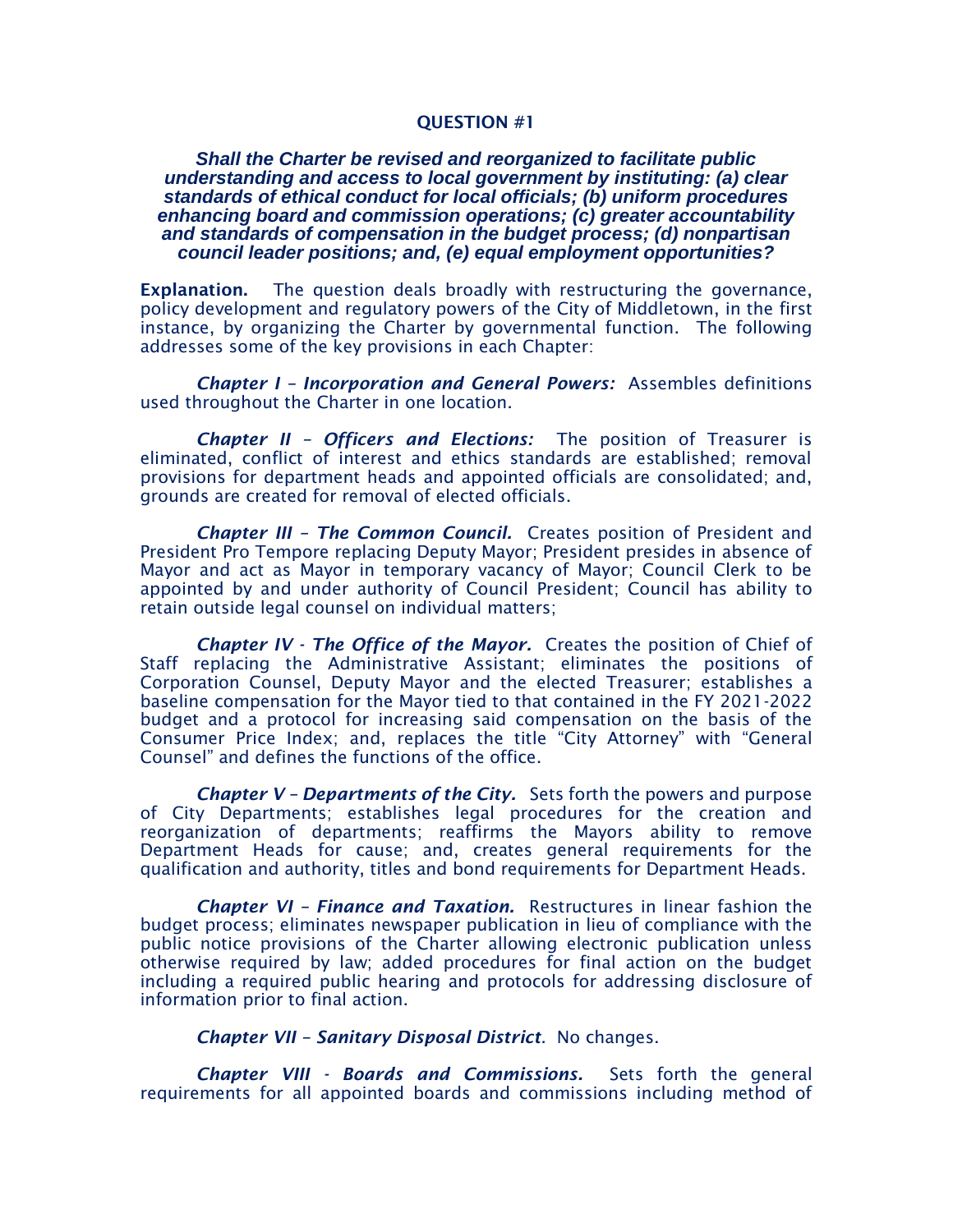creation, appointment, term limitations (three consecutive terms), vacancy, removal, residency requirements, prohibition of compensation, minority party representation, restrictions pertaining to members of the Board of ethics, prohibition of compensation, required cooperation between board members and departments officials and publication of boards and commissions to increase the applicant pool of potential members. The chapter also mandates the creation of a Board of Ethics.

*Chapter IX – Bonding Powers.* Clarifies the authorization requirements for council action and referenda authorizing the issuance of bonds. The provisions do not change the current threshold of \$750,000.

*Chapter X – Personnel Policies.* Establishes standards for equal opportunity, diversity, equity, affirmative action and inclusion for the hiring and promotion of City employees. Other issues addressed in Question #2.

*Chapter XI – Generally.* The provisions of the revised Charter shall take effect "upon adoption by the voters…unless otherwise set forth in the Charter".

### QUESTION #2

# *Shall the Charter be revised to transfer hiring and supervision responsibilities for custodians, secretarial and cafeteria staff, tradespersons, central office staff, and other employees who do not require State Board of Education certification at Middletown Public Schools from the Mayor to the Board of Education and the Superintendent of Schools?*

Explanation. The question deals restructuring the definition of the classified service to exclude non-certified employees working at the Board of Education. In effect, these employees will report to the Board of Education as opposed to the Mayor.

*Chapter X – Personnel Policies.* Effective on July 1, 2022, non-certified employees working at the Board of Education shall be Board of Education employees and no longer included in the City's Classified Service after June 30, 2022. Employees unionized as of that date will retain unionized status and all non-certified employees working at the Board of Education, including nonbargaining employees, will retain benefits in existence as of June 30, 2022 unless and until otherwise negotiated. The Board of Education will have sole and exclusive control over the appointment of and wages, hours, and the conditions of employment for all non-certified staff working at the Board of Education after June 30, 2022, except as provided herein. After June 30, 2022, the job duties and responsibilities of the non-certified employees working at the Board of Education that existed prior to June 30, 2022, shall remain in effect and be recognized by the Superintendent. Thereafter, it will be the duty of the Superintendent to seek approval from the Board of Education on any changes made to the duties and responsibilities of the non-certified positions working at the Board of Education, including the compensation and minimum qualifications of said positions. Any negotiation of benefits on behalf of the non-certified employees working at the Board of Education that occurs after June 30, 2022, will be negotiated with the Superintendent or designee and ratified by the Board of Education except that insurance and pension benefits must be negotiated with the Mayor and ratified by